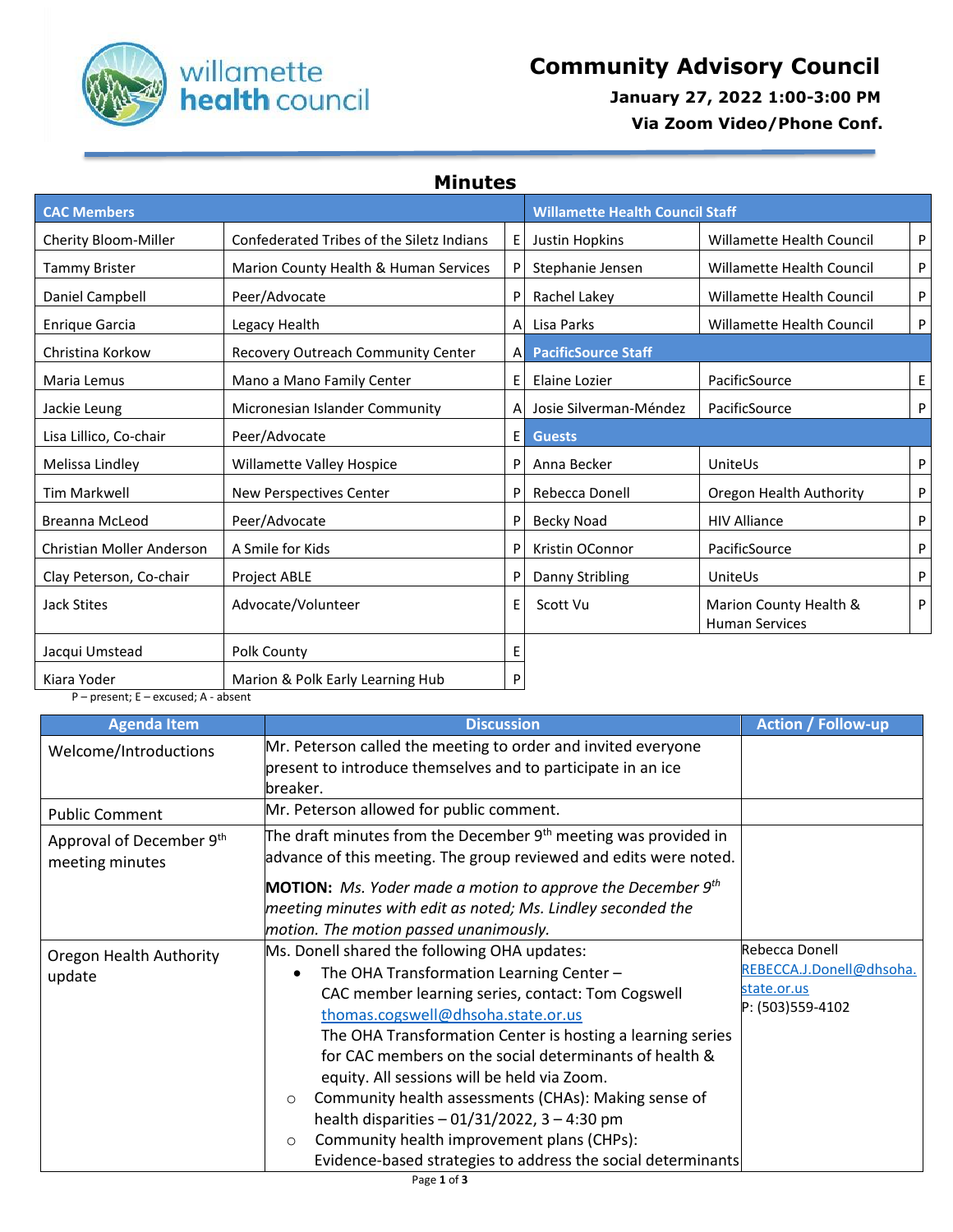| <b>Agenda Item</b>            | <b>Discussion</b>                                                                               | <b>Action / Follow-up</b> |
|-------------------------------|-------------------------------------------------------------------------------------------------|---------------------------|
|                               | of health & equity - 02/24/2022, 11:30 am - 1 pm                                                |                           |
|                               | Register: https://www.oregon.gov/oha/HPA/dsi-                                                   |                           |
|                               | tc/Pages/CAC-Learning-Community.aspx                                                            |                           |
|                               | Register for 01/31/2022 CAC Learning Session:<br>$\circ$                                        |                           |
|                               | https://www.zoomgov.com/meeting/register/vJIsdOmgqD4t                                           |                           |
|                               | GboOB8i0PoFsrh-MauymG_w                                                                         |                           |
|                               | Register for 02/24/2022 CAC Learning Session:<br>$\circ$                                        |                           |
|                               | https://www.zoomgov.com/meeting/register/vJItcOGvqDIiG                                          |                           |
|                               | b1rBrXMLODTTySGid9RGws                                                                          |                           |
|                               | All sessions are recorded -<br>$\circ$                                                          |                           |
|                               | https://www.oregon.gov/oha/HPA/dsi-tc/Pages/CAC-                                                |                           |
|                               | Learning-Community.aspx                                                                         |                           |
|                               | Ms. Donell said that OHA is in final stages of preparing the                                    |                           |
|                               | Medicaid 1115 waiver. The public comment period closed on                                       |                           |
|                               | 01/07/2022 and is in the final stages and is due to CMS early                                   |                           |
|                               | February. Ms. Lakey added that the CAC's feedback was                                           |                           |
|                               | submitted to the OHA. Ms. Donell confirmed it was received.                                     |                           |
|                               | Ms. Lakey asked the CAC to consider how to move forward with                                    | Ms. Lakey will send a     |
| <b>CAC Community meetings</b> | hosting community town halls and/or listening sessions for                                      | follow-up email to those  |
|                               | PacificSource OHP members.                                                                      | not present.              |
|                               | Please let Ms. Lakey know if you're interested in                                               |                           |
|                               | participating in a workgroup to plan for these beginning                                        |                           |
|                               | mid-February with the community events in spring and fall                                       |                           |
|                               | 2022.                                                                                           |                           |
|                               | √Volunteers: Mr. Markwell, Mr. Peterson, Ms. McLeod                                             |                           |
|                               | Mr. Peterson added that the CAC will make an effort to                                          |                           |
|                               | continue to recruit PCS OHP members who are not affiliated                                      |                           |
|                               | with agencies to broaden the member point of view on the                                        |                           |
|                               | CAC.                                                                                            |                           |
| CAC and WHC Board of          | Ms. Lakey led a discussion on how to increase the CAC's                                         |                           |
| Directors relationship        | interface/engagement with the WHC Board of Directors.                                           |                           |
|                               | Ms. McLeod offered her experience attending and                                                 |                           |
|                               | presenting at a past board meeting.                                                             |                           |
|                               |                                                                                                 |                           |
|                               | Ms. Lakey suggested periodic meetings with chairs & co-                                         |                           |
|                               | chairs from board, CAC, Clinical Advisory Panel (CAP), and<br>Community Impact Committee (CIC). |                           |
|                               |                                                                                                 |                           |
|                               | Mr. Hopkins said that Mr. Peterson and Ms. Lillico are CAC                                      |                           |
|                               | Co-chairs who are also board members. Their responsibility                                      |                           |
|                               | is to carry the conversation, interest/topics and voice of the                                  |                           |
|                               | CAC to the board and represent the CAC at the board level.                                      |                           |
|                               | Represent the CAC and act as liaison between the two                                            |                           |
|                               | groups.                                                                                         |                           |
|                               | In addition, the CAC plays a major role in the Community<br>$\bullet$                           |                           |
|                               | Benefit Initiative (CBI) by way of reviewing of grants and                                      |                           |
|                               | making recommendation for funding projects/activities.                                          |                           |
|                               | There are CAC members on the CIC.                                                               |                           |
|                               | Mr. Hopkins said there is a huge opportunity to increase                                        |                           |
|                               | and improve CAC - Board of Directors interactions;                                              |                           |
|                               | strengthen relationships. The CAC has an opportunity to                                         |                           |
|                               | act as an advisory group to the board and bring forward the                                     |                           |